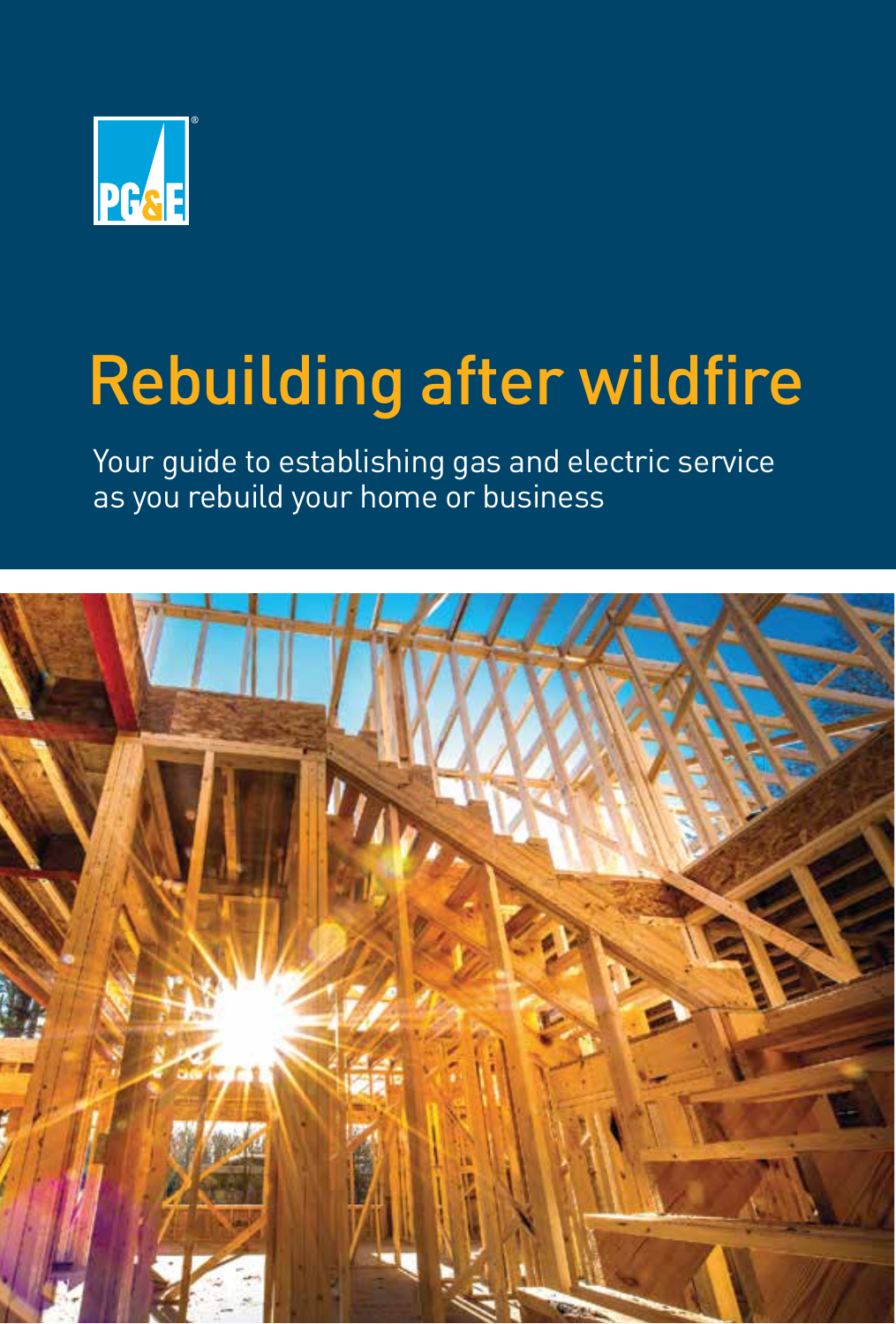## Rebuilding Guide

We're here to help our communities throughout the rebuilding process. This brochure provides helpful information about the process and support we offer.

3) Apply for permanent<br>3) gas and electric service **Rebuild and prepare** for permanent service **1** Apply for temporary<br>electric service Complete project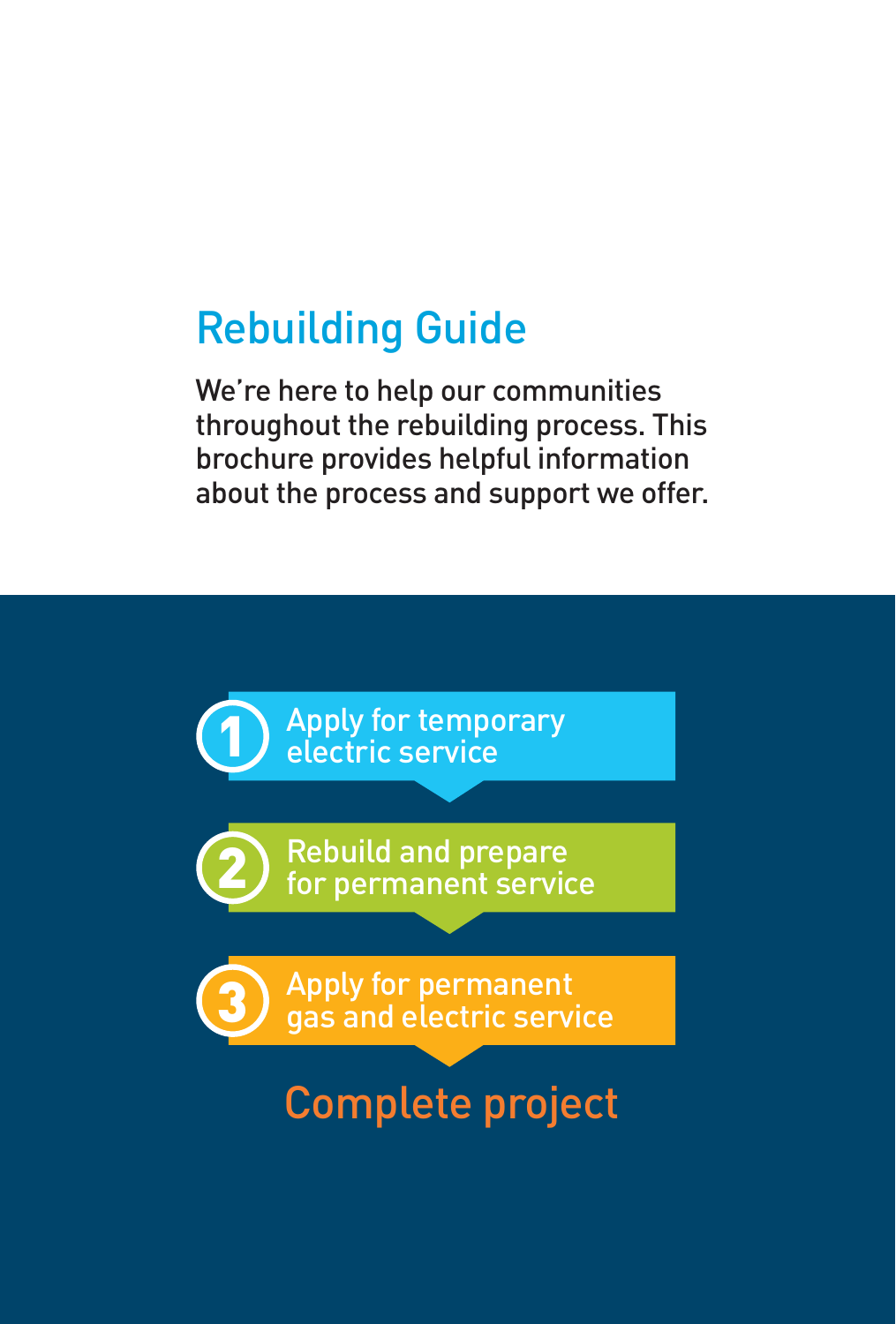# Apply for temporary<br>electric service



If you are impacted by a major natural disaster, you may need temporary electric service in order to start rebuilding. If so, submit your application through Your Project at **[yourprojects.pge.com](https://yourprojects.pge.com)**.

### **What we need from you**



- Obtain necessary permits from your local city, town or county building department before contacting PG&E.
- Submit an application for temporary construction power at **[yourprojects.pge.com](https://yourprojects.pge.com)**.
- Together with your contractor, install a temporary electric pole or pedestal and panel for your site. You or your contractor can learn more about the technical requirements at **[pge.com/greenbook](https://www.pge.com/greenbook)**.

## Our commitment to you

- Introduce your PG&E Job Owner, who will be your main PG&E point of contact and your guide through rebuilding and any required inspections
- Review your application to ensure completion
- Expedite the application process
- Conduct site visit to inspect your installation

#### **? DID YOU KNOW**

For eligible customers impacted by a major natural disaster, we will **connect and disconnect temporary electric service at no cost**  as long as the property previously had PG&E service.

Please note: poles and electric panels along with fees payable to the city, town or county are the responsibility of the customer.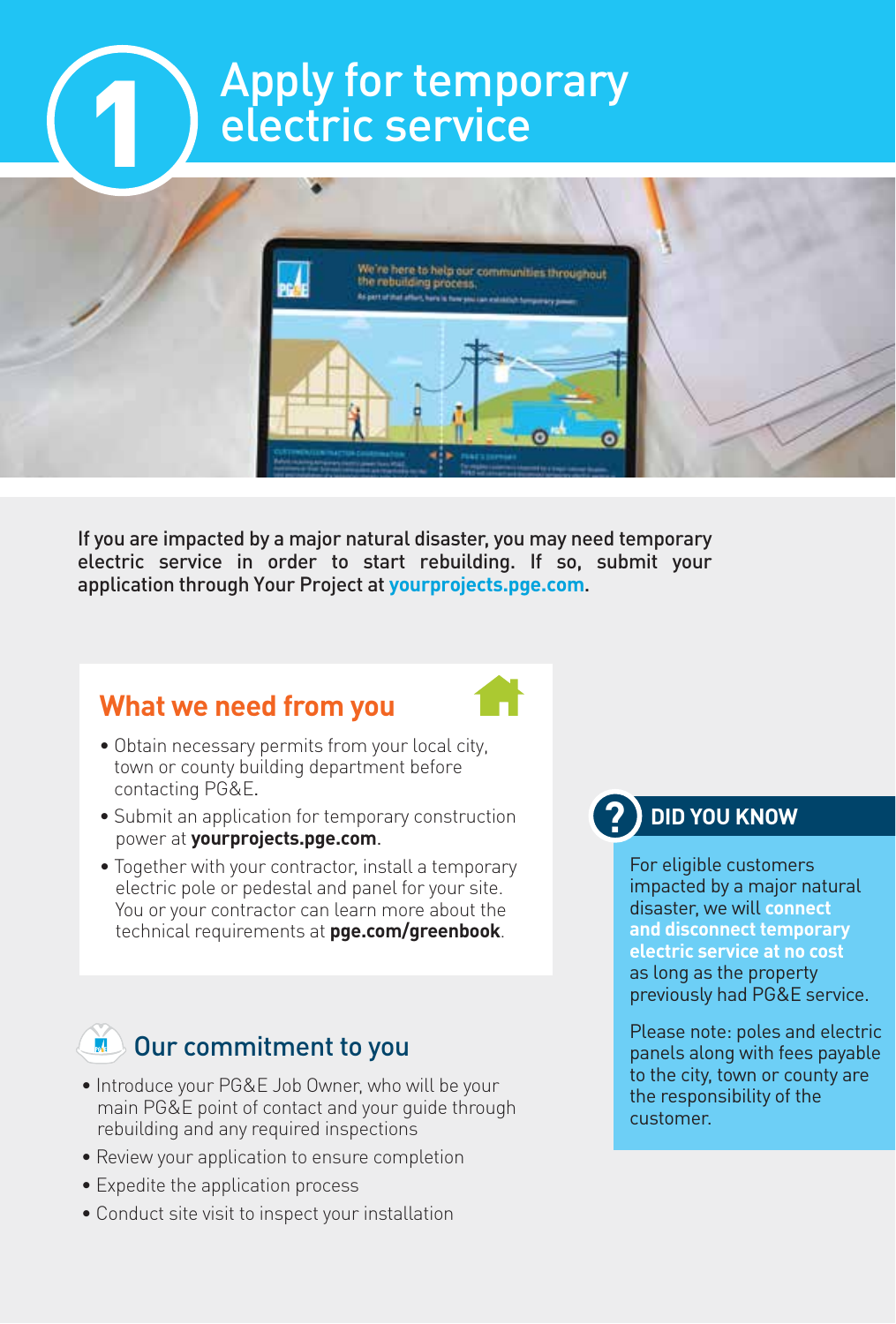# Rebuild and prepare<br>for permanent service



Once you have temporary power established, you and your contractors will be busy rebuilding. PG&E will be ready to receive your application for permanent gas and electric service as soon as building plans have been approved by the local jurisdiction.

### **What we need from you**



While you and your contractors are rebuilding, maintain the following documentation to help expedite your permanent service:

- Permits
- Site plans/drawings
- Blueprints
- Load requirements
- Proof of qualification to perform work on a gas service line
- Site pictures

## Our commitment to you

If you are rebuilding your home or business with the same load requirements and in the same location, PG&E will cover the cost of installing permanent gas and electric service.

For more information, please visit **[pge.com/wildfiresupport](https://www.pge.com/wildfiresupport)**.

#### **? DID YOU KNOW**

If your plans to rebuild include significant changes, such as relocation of your utility panel or components, **your project may require extra time and cost to complete.** Your project will remain expedited.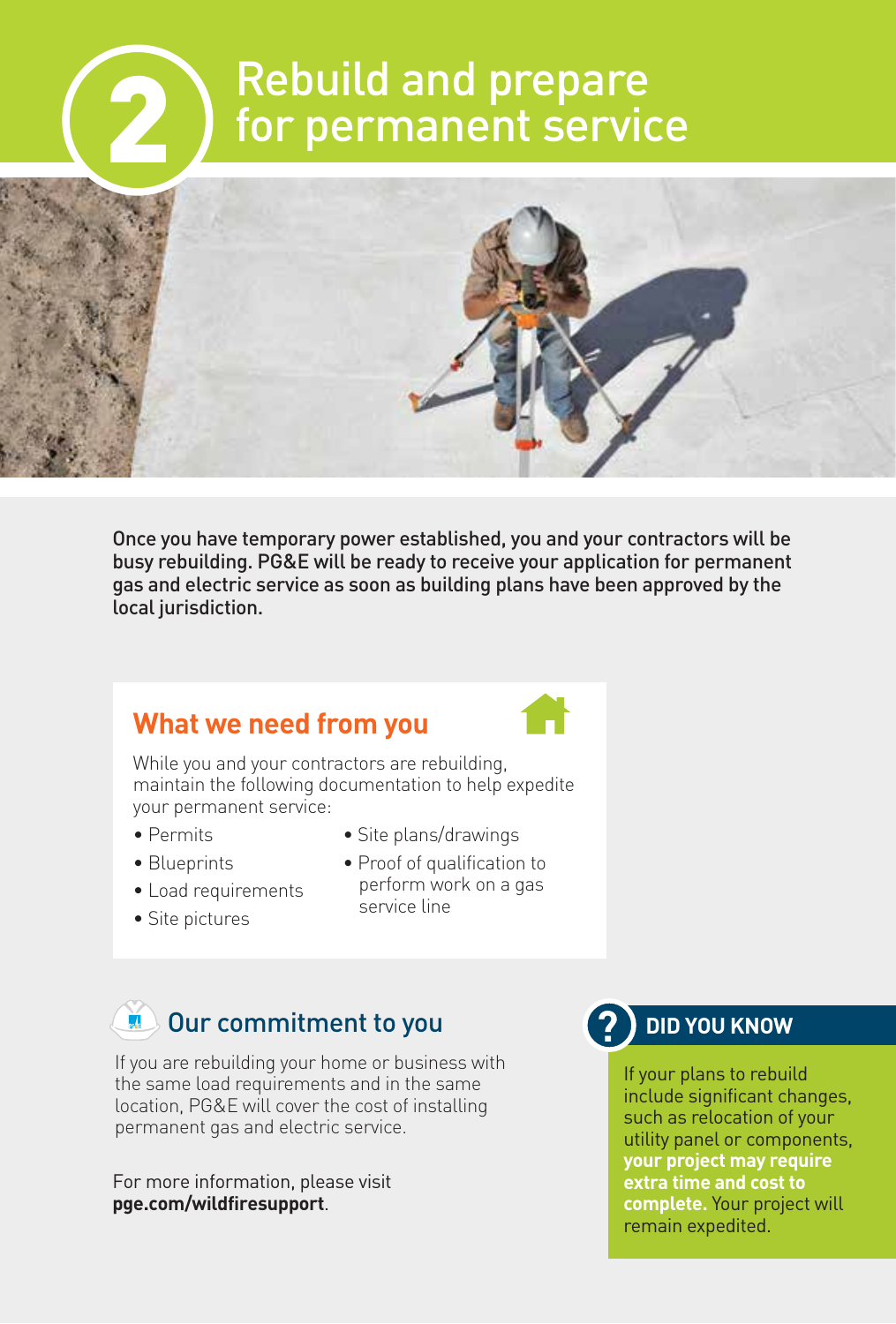## Apply for permanent gas<br>and electric service



Permanent gas and electric service requires a separate application from your temporary power application. Submit your application at **[yourprojects.pge.com](https://yourprojects.pge.com)**.

When your application is completed and verified, your project will move into the design phase. Our engineering department will use the information you provided us to design your project including scope and timeline.

### **What we need from you**

- Submit a single application for both permanent gas and electric service at **[yourprojects.pge.com](https://yourprojects.pge.com)**.
- Request local jurisdiction to inspect electrical panel and house line for gas service.

#### **? DID YOU KNOW**

You can submit your application for permanent service as soon as building plans have been approved by the local jurisdiction.

**Applying early can help minimize delays** and ensure permanent service is ready when your rebuild is complete.

## Our commitment to you

- Review your application to ensure we have everything we need to move forward.
- Expedite the application process and create a detailed design for your permanent service.
- Proactive PG&E Job Owner to help manage the project schedule.